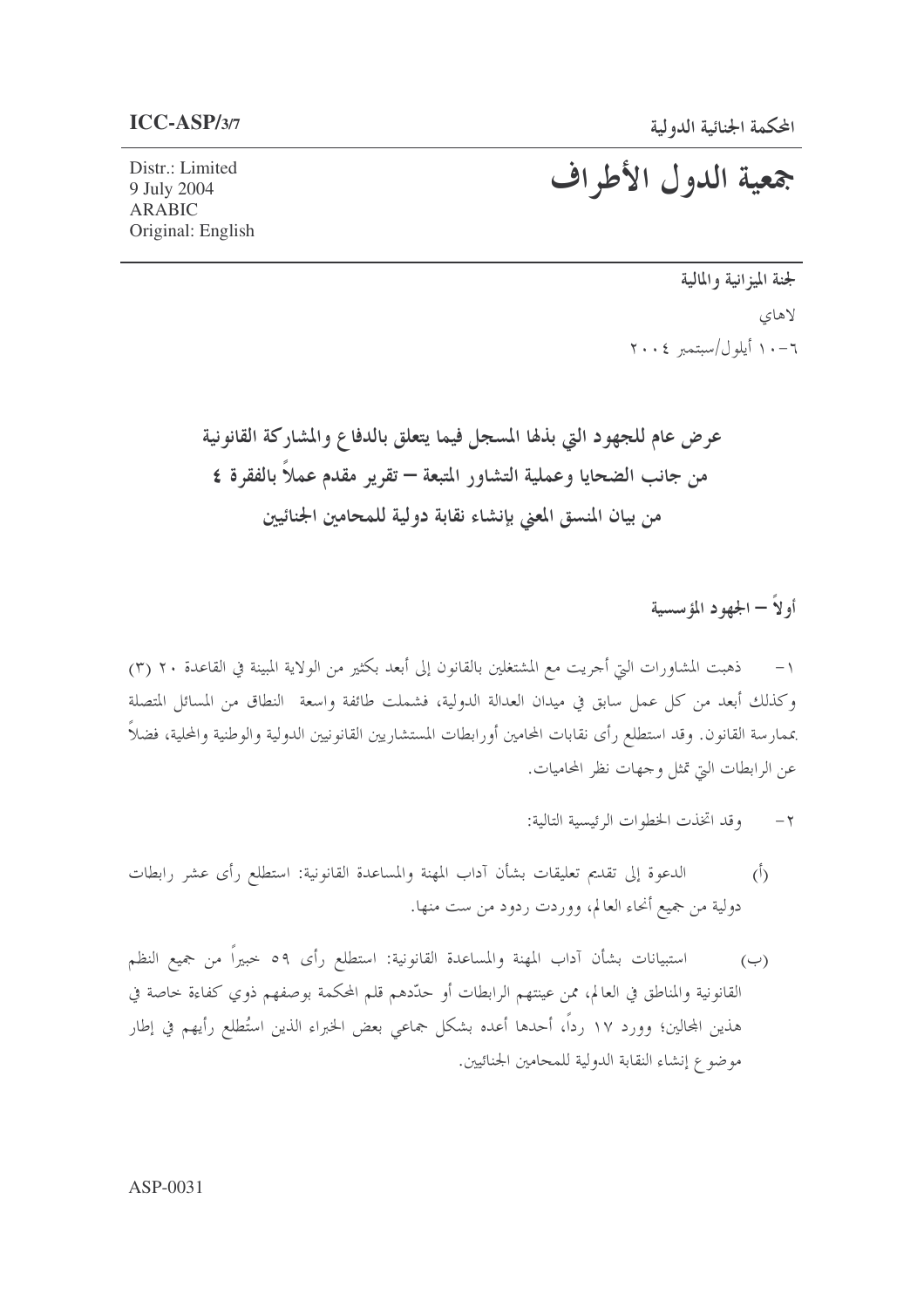- تنظيم الحلقة الدراسية الأولى بشأن المسائل المتعلقة بالدفاع: بحث فيها ٤٤ مشاركا من جميع أنحاء  $(7)$ العالم، على مدى يومين، المشاكل المختلفة المتعلقة بالدفاع. وكان مشروع مدونة قواعد السلوك، وإمكانية إنشاء مكتب للمحامين المنتدبين أوهيئة للدفاع داخل قلم المحكمة من المسائل التي بحثت في هذه الحلقة الدراسية.
- إجراء تشاور مفتوح بشأن المشروع الثالث لمدونة قواعد السلوك : اضطلع به في فترة ما بين  $(2)$ كانون الأول/ديسمبر ٢٠٠٣ وشباط/فبراير٢٠٠٤. وأُرسل المشروع إلى المدّعى العام وجميع الدول الأطراف و٨١ رابطة وخبيراً والمحاكم المخصصة، وورد ٤١ رداً مما يسمح بإجراء تنقيح شامل للمشروع.
- تنظيم الحلقة الدراسية الثانية بشأن المسائل المتعلقة بالدفاع : عقدت هذه الحلقة الدراسية في  $(\mathbb{A})$ آيار/مايو ٢٠٠٤ وركزت على مشروع نظام لتسديد تكلفة المساعدة القانونية الذي أعده قلم المحكمة.
- إجراء المناقشات الأخيرة بشأن مشروع مدونة قواعد السلوك للمحامين في آيار/مايو ٢٠٠٤،  $(9)$ وانتهت باتفاق عام على أحكام المدونة.
- دعوة نقابات المحامين الوطنية في جميع الدول الأطراف إلى تقديم معلومات عن الأتعاب المهنية  $(i)$ المطبقة على ممارسة القانون والنظم الوطنية للمساعدة القانونية (مازال حارياً).
- القيام بزيارات لمؤسسات وطنية لمراقبة النهج المختلفة المتبعة إزاء جملة أمور منها المساعدة القانونية،  $(7)$ ومراقبة آداب المهنة، وتنظيم الشرطة، والمحققين القضائيين. وشملت هذه الزيارات : في المملكة المتحدة : المجلس العام لنقابةالمحامين، ولجنة الحدمات القانونية، ودائرة المحامين المنتدبين، ومكتب الإشراف على المحامين، والمحكمة التأديبية للمحامين، واللجنة المستقلة لشكاوي الشرطة، والهيئة المركزية لتدريب وتطوير الشرطة، ودائرة الشرطة المتروبولية، وإدارة المعايير المهنية؛ وفي بلجيكا : الشرطة الاتحادية، والإدارة العامة للدعم الننفيذي، وإدارة التعاون الدولي في عمليات الشرطة، ولجنة شنغن للمعلومات، واللجنة الدائمة لمراقبة خدمات الشرطة، وهيئة التفتيش العامة للشرطة الاتحادية والشرطة المحلية.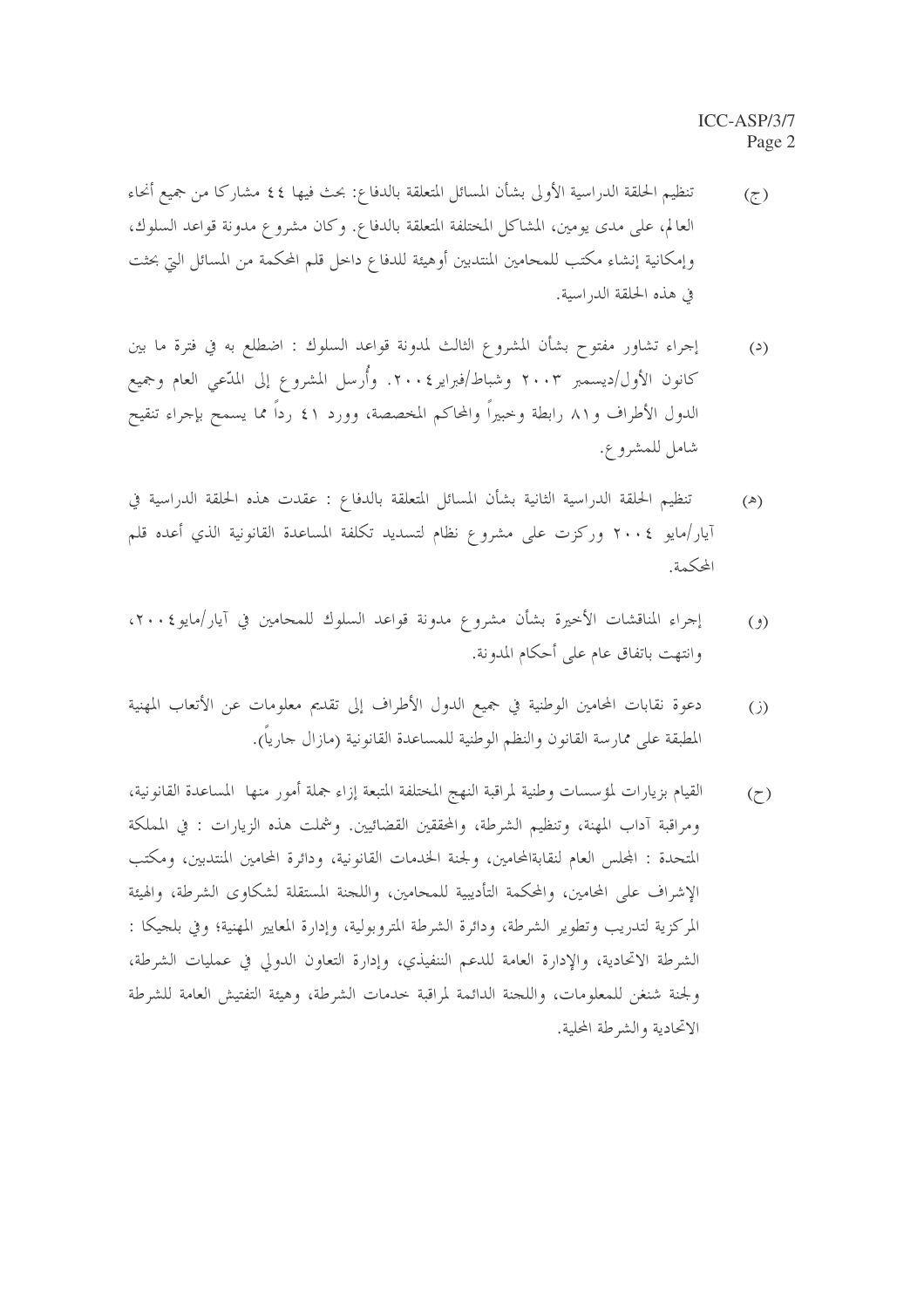(ط) أتصالات ثنائية دائمة مع الرابطات الدولية (النقابة الدولية للمحامين الجنائيين، واتحاد نقابات المحامين الأيبرو–أمريكي، واتحاد نقابات المحامين الأوروبية، والاتحاد الدولي للمشتغلات بالمهن القانونية، وغيرها).

ثانياً – [عداد مدونة قواعد السلوك وأعمال معيارية أخرى

قدم المسجّل إلى رئيس المحكمة، عملاً بالقاعدة ٨، مقترحاً بشأن مدونة قواعد السلوك المهين  $-\tau$ للمحامين الذين يمثلون أمام ا لمحكمة. وفيما يلي الخطوات الرئيسية التي اتخذت بصدد إعداد هذا المقترح:

- في كانون الثاني/يناير ٢٠٠٣، طلب من عشر رابطات دولية تقديم مساهمات بشأن هذه  $\langle \hat{L} \rangle$ المسألة.
- (ب) قــُـدّم المشروع الأول الذي يستند إلى تجربة المحاكم المخصّصة والمشاريع المقدمة من رابطة المحامين الدولية والنقابة الدولية للمحامين الجنائيين، والبحث الذي اضطلع به قلم المحكمة إلى القضاة في حزير ان/ يونيه ٢٠٠٣.

قلَّم في كانون الأول/ديسمبر٢٠٠٣، كما ذُكر أعلاه، مشرو عٌ ثان يضم اقتراحات القضاة  $(7)$ ونتيجة المشاورات ذات الصلة، وأُرسل إلى جميع الدول الأطراف.

أُرسل، كما ذكر أعلاه أيضا، مشروع ثالث في نيسان/أبريل ٢٠٠٤، وأُجريت المشاورات  $(2)$ الأخيرة في ١٣آيار/مايو، حيث تم التوصل إلى اتفاق نمائي بين جميع المشتركين بشأن محتويات المدونة.

كانت مشاركة قلم المحكمة في صياغة ومناقشة لائحة المحكمة تتصل بصفة خاصة بالفصول المتعلقة بمسائل  $-\frac{2}{3}$ الدفاع ومشاركة الضحايا.

ويتضمن مشروع لائحة قلم المحكمة الأحكام ذات الصلة المتعلقة بمشاركة محاميي الدفاع والممثلين  $-\circ$ القانو نيين للضحايا.

ثالثا – تنظيم قائمة المحامين وأعمال ادارية أخرى

٦– وُضعت قائمة المحامين، وأعلن ٤٨ محامياً عن رغبتهم في إدراج أسمائهم هذه القائمة. ويجري حاليا استعراض تلك الطلبات على ضوء القواعد الإجرائية وقواعد الإثبات ولائحة المحكمة.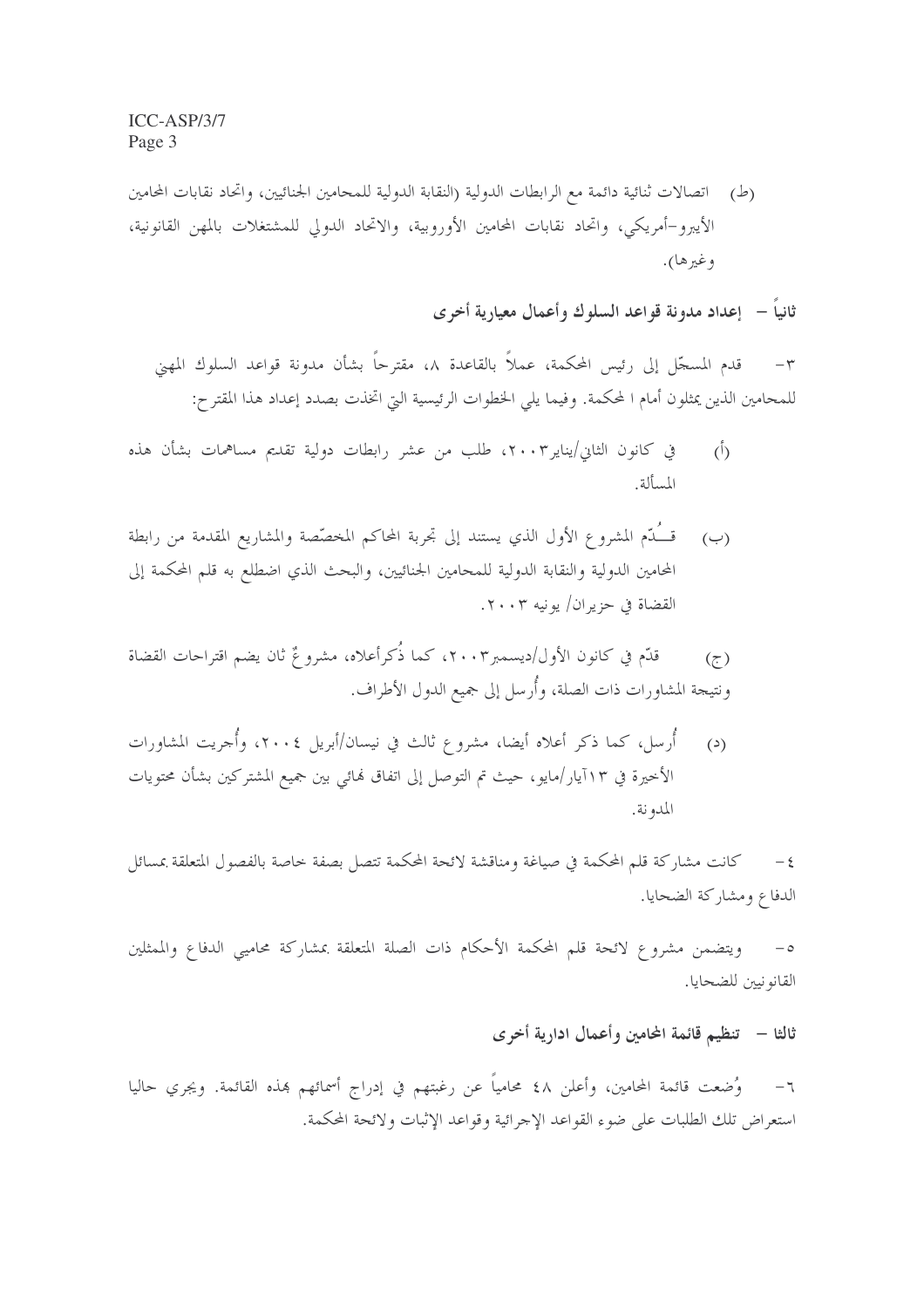ICC-ASP/3/7 Page 4

أُعدت قوائم أحرى بمدف تزويد أفرقة الدفاع بمساعدين وحبراء ومحققين مؤهلين.  $-\vee$ ووُضعت الصيغة النهائية للإجراءات الإدارية والدعم المادي اللازم لها في شكل نماذج مختلفة.  $-\lambda$ 

وأجريت اتصالات بمدف عقد ترتيبات عمل مع عدة نقابات محامين، لاسيما نقابات البلدان التي أحيلت  $-9$ بشألها حالات إلى المدعى العام. وقد تكون هذه النقابات مفيدة للغاية، خاصَّة عندما يلزم انتداب محامين من خارج المحكمة للعمل بالتعاون مع مكتب المحامين المنتدبين للدفاع، المنشأ في لائحة المحكمة المعتمدة بصفة مؤقتة.

رابعاً – وضع نظام للمساعدة القانونية

قُدم مقترح بشأن وضع نظام لتسديد تكلفة المساعدة القانونية وحرت مناقشته خلال الحلقة الدراسية الثانية بشأن المسائل المتعلقة بالدفاع، وهو قيد الاستعراض حالياً. واستخدم هذا المقترح، الذي يتمثل الهدف الرئيسي منه في ضمان حودة الدفاع مع إيلاء المراعاة الواحبة في نفس الوقت لقيود ميزانية المحكمة، لإعداد مشروع ميزانية ٢٠٠٥ وكان موضوع تقرير مقدم إلى لجنة الميزانية والمالية.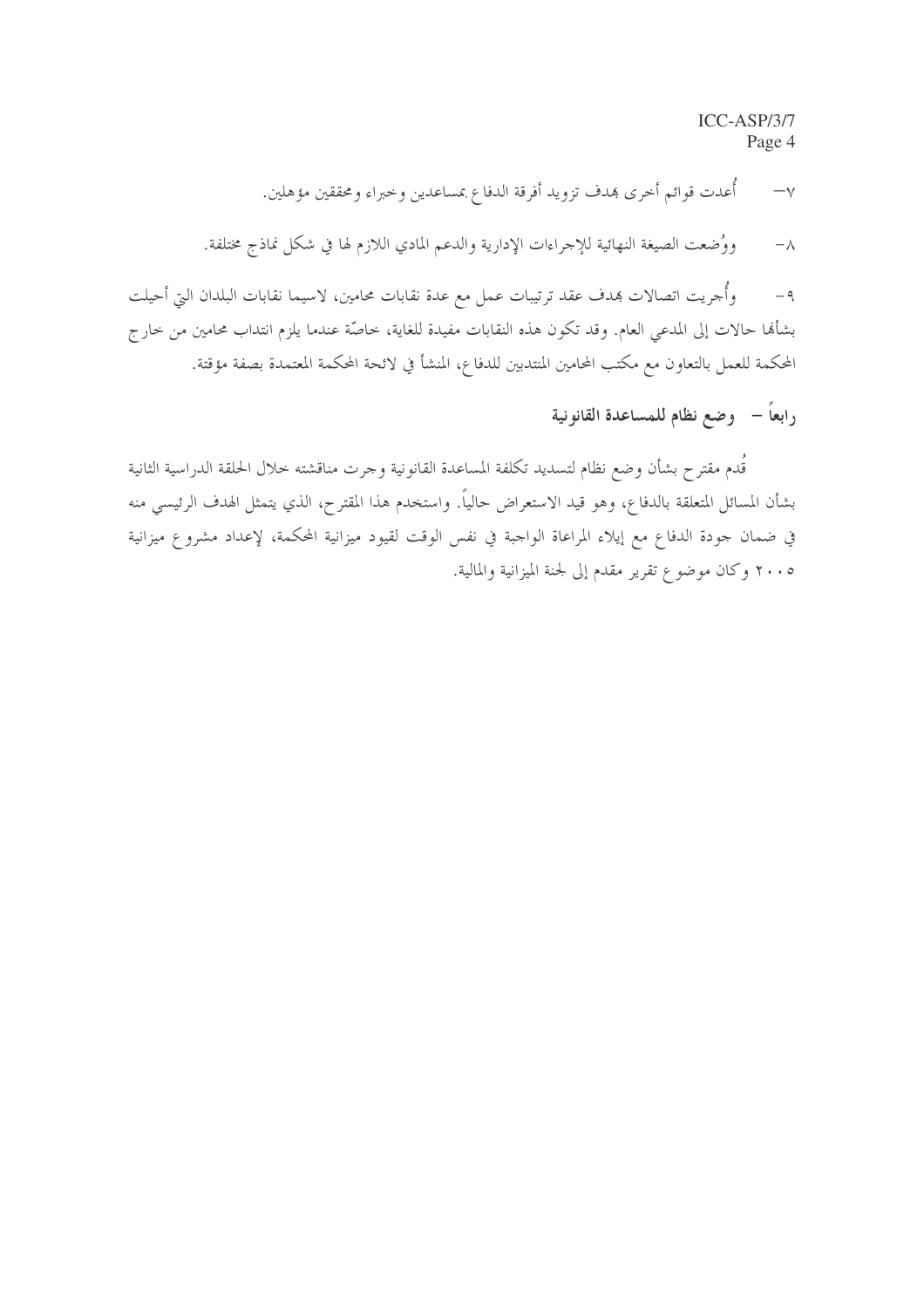## المرفق

| $\cdots$ |  |                             |
|----------|--|-----------------------------|
|          |  | البلد/ المنظمة              |
|          |  |                             |
|          |  | إسبانيا                     |
|          |  | ألمانيا                     |
|          |  | البرازيل                    |
|          |  | بلجيكا                      |
|          |  | البوسنة والهرسك             |
|          |  | بيرو                        |
|          |  | الجمهورية التشيكية          |
|          |  | جمهورية كويا                |
|          |  | جمهورية الكونغو الديمقراطية |
|          |  | السنغال                     |
|          |  | السويد                      |
|          |  | صربيا والجبل الأسود         |
|          |  | غينيا                       |
|          |  | فرنسا                       |
|          |  | الكاميرون                   |
|          |  | كمبوديا                     |
|          |  | كندا                        |
|          |  | كرواتيا                     |
|          |  | كولومبيا                    |
|          |  | كينيا                       |
|          |  | المغرب                      |
|          |  |                             |

## بلدان ومنظمات الخبراء الأفراد الذين استطلع رأيهم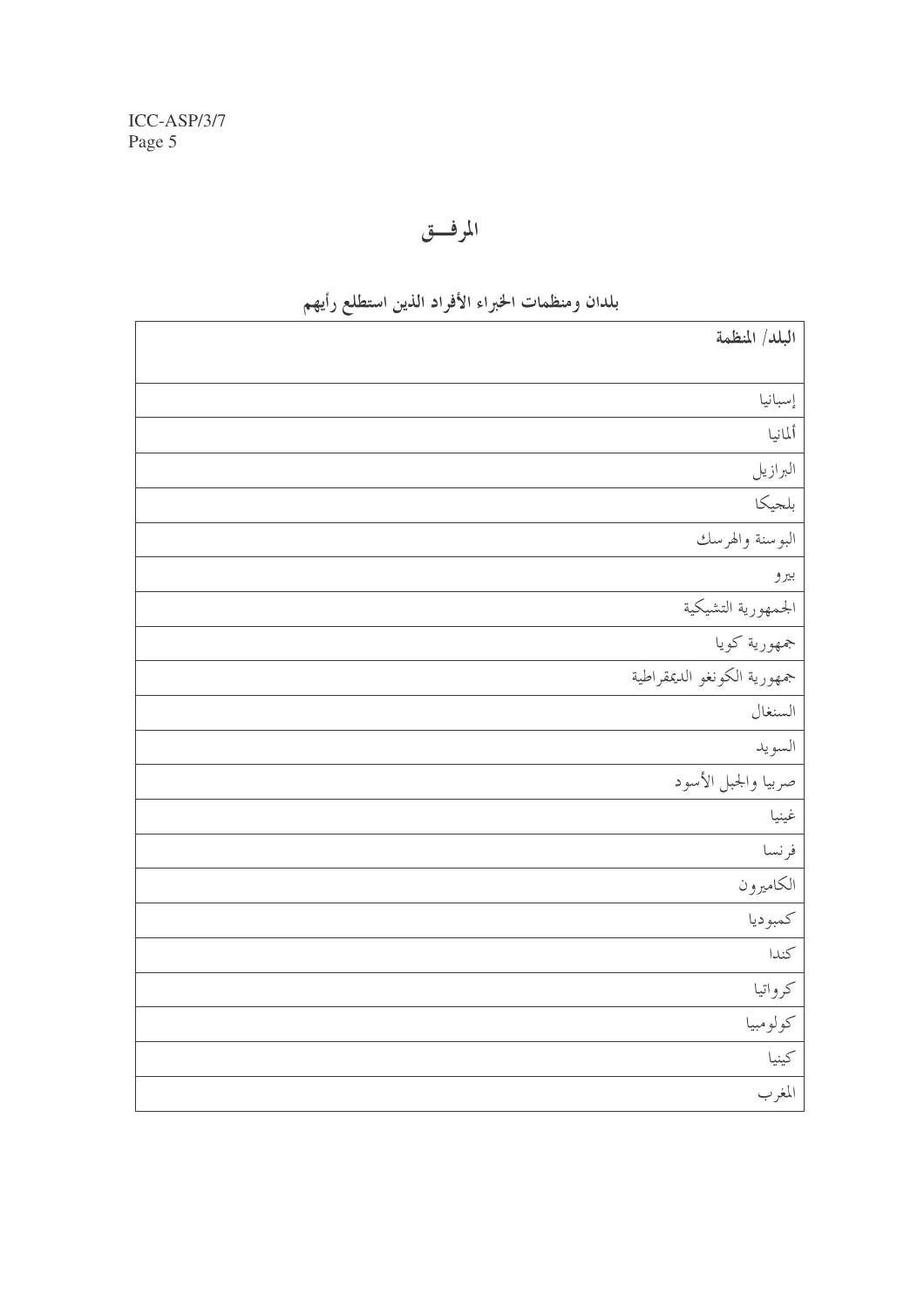$\text{ICC-ASP/3/7}$ Page 6

| المكسيك                    |
|----------------------------|
| المملكة المتحدة            |
| موريتانيا                  |
| هولندا                     |
| الولايات المتحدة الأمريكية |
|                            |
| الأمم المتحدة              |
|                            |

قائمة الرابطات الدولية التي استطلع رأيها

| هيئة العفو الدولية                                                |
|-------------------------------------------------------------------|
| رابطة محامى الدفاع — المحكمة الجنائية الدولية لرواندا             |
| رابطة محامى الدفاع — المحكمة الجنائية الدولية ليوغوسلافيا السابقة |
| مجلس نقابات المحامين والجمعيات القانونية في الاتحاد الأوروبي      |
| الرابطة الأوروبية للمحامين الجنائيين                              |
| الاتحاد الأوروبي لنقابات المحامين                                 |
| الاتحاد الدولي للمشتغلات بالمهن القانونية                         |
| محامین بلا حدود                                                   |
| المنظمة الدولية لرصد حقوق الإنسان                                 |
| رابطة البلدان الأمريكية للمحامين                                  |
| الرابطة الدولية للمحامين الشبان                                   |
| رابطة المحامين الدولية                                            |
| لجنة فقهاء القانون الدولية                                        |
| النقابة الدولية للمحامين الجنائيين                                |
| الاتحاد الدولي لحقوق الإنسان                                      |
| الرابطة القانونية لأسيا والمحيط الهادئ                            |
| لجنة المحامين لمناصرة حقوق الإنسان/حقوق الإنسان أولاً             |